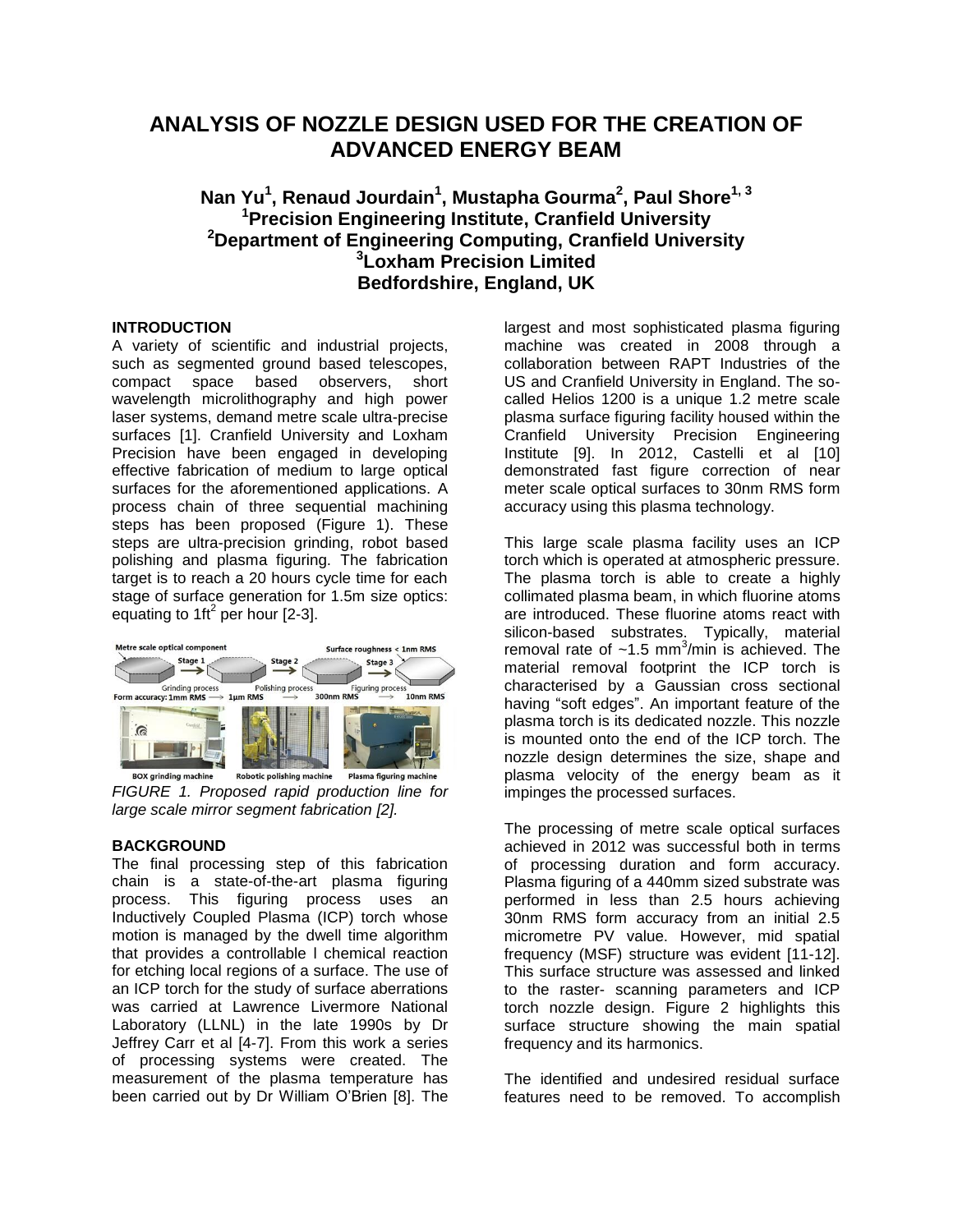this improvement, the use of smaller scale energy beams has been suggested [12]. The energy beam footprint achieved in the previous research is shown in Figure 3. It can be seen that Full Width at Half Maximum (FWHM) is 12mm.



*FIGURE 2. Surface structure showing MSF features [11-12]. (In 2012, Jourdain and Castelli scrutinised the MSF on a 400mm diameter surface processed by plasma figuring process)*



*FIGURE 3. Footprint of the trench (cross section)*

Numerical simulation of the plasma torch nozzle is considered essential to investigate and understand the physical and chemical processes taking place. Previously, Professor Boulos and Professor Proulx have created computational fluid dynamics (CFD) models for subsonic and supersonic ICP torch systems [13-16]. The fluid description of the plasma was based on the Navier-Stokes conservation equations for mass, momentum and energy. Many properties of the plasma and its behaviours in the ICP torch have been investigated through those models.

The purpose of the work presented in this paper is to advance the plasma figuring of optical surfaces through the development of optimised ICP torches and associated nozzles. This research aims at providing highly collimated energy beams characterized by a material removal footprint of between 1mm and 5mm FWHM.

This paper describes initial work towards the creation of a CFD model of the plasma process with initial attempts to correlate the CFD results with plasma beam removal footprint data. This CFD model work is developed to help establish the important design rules for new nozzles.

#### **NUMERICAL SIMULATION OF PLASMA NOZZLE DESIGNS**

This paper introduces initial CFD modelling of the plasma torch nozzle designs. As a first study the CFD model evaluates the aerodynamics of the gas flow. A number of assumptions are made regarding the fluid. The fluid is considered to be high temperature argon gas, it is also assumed axisymmetric, uniform, steady and laminar. Consequently, a simple 2D crosssectional model of De-Laval nozzle design has been created. This model is based in the software package FLUENT (Figure 4).

The CFD model boundary conditions include: flow input velocity, gas type, gas temperature, and pressure distribution. The initial entry temperature is set at 6000 Kelvin as supported by the PhD work of Dr O'Brien.

Figure 4 shows a 3D drawing of the ICP torch and a cross-section of the current nozzle as modelled in the FLUENT software. Argon is fed into the nozzle through the upper aperture and flows downward in an axis-symmetric manner. Two areas are of interest in this work: the De-Laval throat and the near surface substrate region where the chemical reaction takes place. This second area is the focus of this paper.

To ease explanation a line of study is defined at 10 μm from the substrates surface. This line is entitled the "Pathway of Investigation", see Figure 4.

As shown in Figure 5 the "Pathway of Investigation" is characterised by regions experiencing either downwards and upwards flow directions. The regions experiencing downwards flow are shown with a negative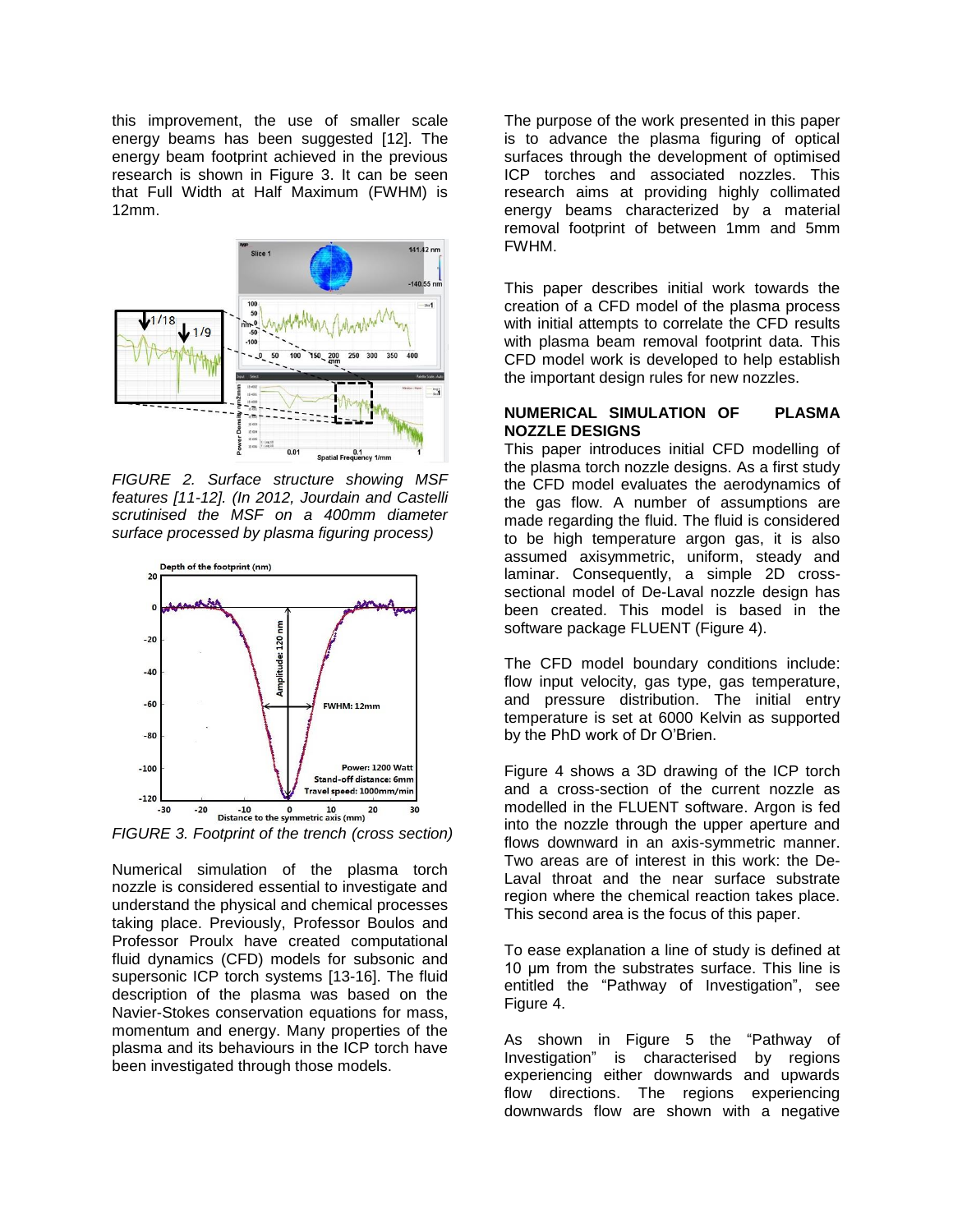value in Figure 5. Regions along the Pathway of Investigation that experiences an upwards vertical flow component are shown having a positive value.



*FIGURE 4. Overview of the CFD investigation. 3D drawing of the plasma figuring torch (upper); 2D CFD simulation illustration of flow velocity in the nozzle (lower).*

The negative regions are considered to be those which will experience the presence of the radical compounds. The CFD model is able to determine the amplitude and direction of these particles and consequently help understand the regions of preferential etching.

From a processing view point, the plasma etching is considered to take place only in the region exposed to free radicals, because the fluorine radicals in the plasma jet can be in contact with the silicon atoms of the substrate. This assumption is supported by experimental tests performed by Dr Fanara. In the future this assumption will be further validated through tests using differing nozzle designs. However, there seems to be good initial indications supporting this assumption from footprint

experiments carried out at Cranfield in 2010 by Dr Castelli. The 4 sigma value of the footprint - 22 mm (11mm radius) is very close to the 10.5 mm radius exposed to free radicals as shown in Figure 5.



*FIGURE 5. Vertical flow velocity plots along the pathway of investigation.*

Figure 6 combines images from the gas flow simulation and footprint experiment. This figure enables to highlight the correlation between the material removal footprint and the regions along the "Pathway on Investigation" that experiences a downwards vertical flow profile.



*FIGURE 6. Curves of the etched area and gas velocity.*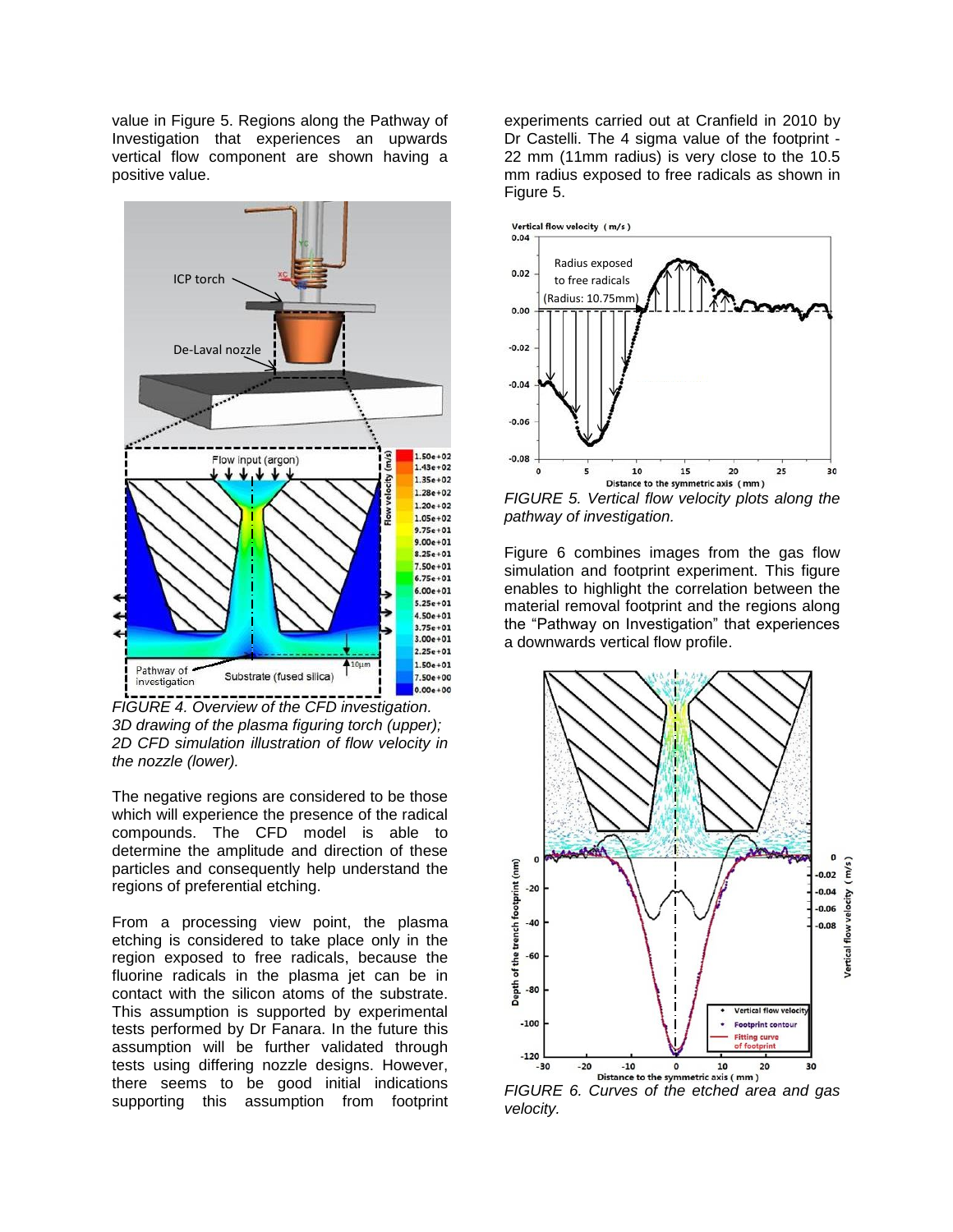In Figure 6, the black curve shows the amplitude of the vertical velocity of the gas along the near surface regions of the substrate, whilst the blue plot shows the actual footprint removal profile obtained by Dr Castelli.

### **NOZZLE DESIGN EVALUTION USING CFD MODEL**

Investigation of the nozzle's key design parameters based on the aforementioned 2D axis-symmetric numerical model has been made. Evaluation is based on the changing radius along the Pathway of Investigation that is exposed to free radicals. The hydrodynamic characteristics of the De-Laval nozzle depend on seven parameters (shown in Table 1). Three of them have been changed to investigate their effect on gas flow. The three design parameters varied were: the diameter of the throat  $D_2$ , the diameter of divergent end  $D_3$ , and the depth of the divergent path  $h_3$ . The following paragraphs detail the findings and results obtained through the CFD model focussing on the radius exposed to free radicals and the maximum velocity in the throat.

### **Effect of the Throat Diameter**

The throat -parameter  $D_2$ - in the De-Laval nozzle is crucial, because the speed of flow increases strongly when the gas goes through this narrow section. A five-step increase of the throat diameter (4.0mm, 4.3mm, 4.7mm, 5.0mm and 5.3mm) is chosen for the investigation of the flow velocity change. The correlation between the diameter of the throat and the radius exposed to free radicals is highlighted in Figure 7. When  $D_2$  decreases by 24%, the radius exposed to free radicals decreases by 19%. The sensitivity of  $D_2$  is 0.79. Also it can be

observed that the flow velocity increases when the throat dimension gets smaller.



*FIGURE 7. The throat diameter (D2) versus the radius exposed to free radicals (*♦ *left), and D<sup>2</sup> versus the maximum velocity in the throat (*▲ *right).*

#### **Effect of the Divergent End Dimension**

Similar comparison is made among nozzles with different dimensions of divergent end diameter parameter  $D_{3}$ -. The chosen diameters are 10.8mm, 11.4mm, 12.0mm, 12.6mm, 13.2mm and 16.7mm. The correlation between the diameter of the divergent end and the radius exposed to free radicals can be seen in Figure 8. As expected, the results show that a wider divergent end generates a larger etched area. The dimension of the etched area decreases 8% as  $D_3$  shrinks 18%. The sensitivity of  $D_3$  is 0.44. The maximum flow velocity through the throat is little affected by this nozzle parameter.

| No | <b>Parameters</b>          | Symbol         | <b>Schematic plot</b>            |
|----|----------------------------|----------------|----------------------------------|
| 1  | Diameter of convergent end | $D_1$          |                                  |
| 2  | Diameter of throat         | $D_2$          | h٠<br>₹₹<br>h2<br>h <sub>3</sub> |
| 3  | Diameter of divergent end  | $D_3$          |                                  |
| 4  | Depth of convergent path   | h,             |                                  |
| 5  | Depth of throat            | h <sub>2</sub> |                                  |
| 6  | Depth of divergent path    | $h_3$          | $kD_3 \rightarrow$<br>h4         |
| 7  | Stand-off distance         | $h_4$          |                                  |

*TABLE 1. Parameters of the nozzle in the characteristic analysis.*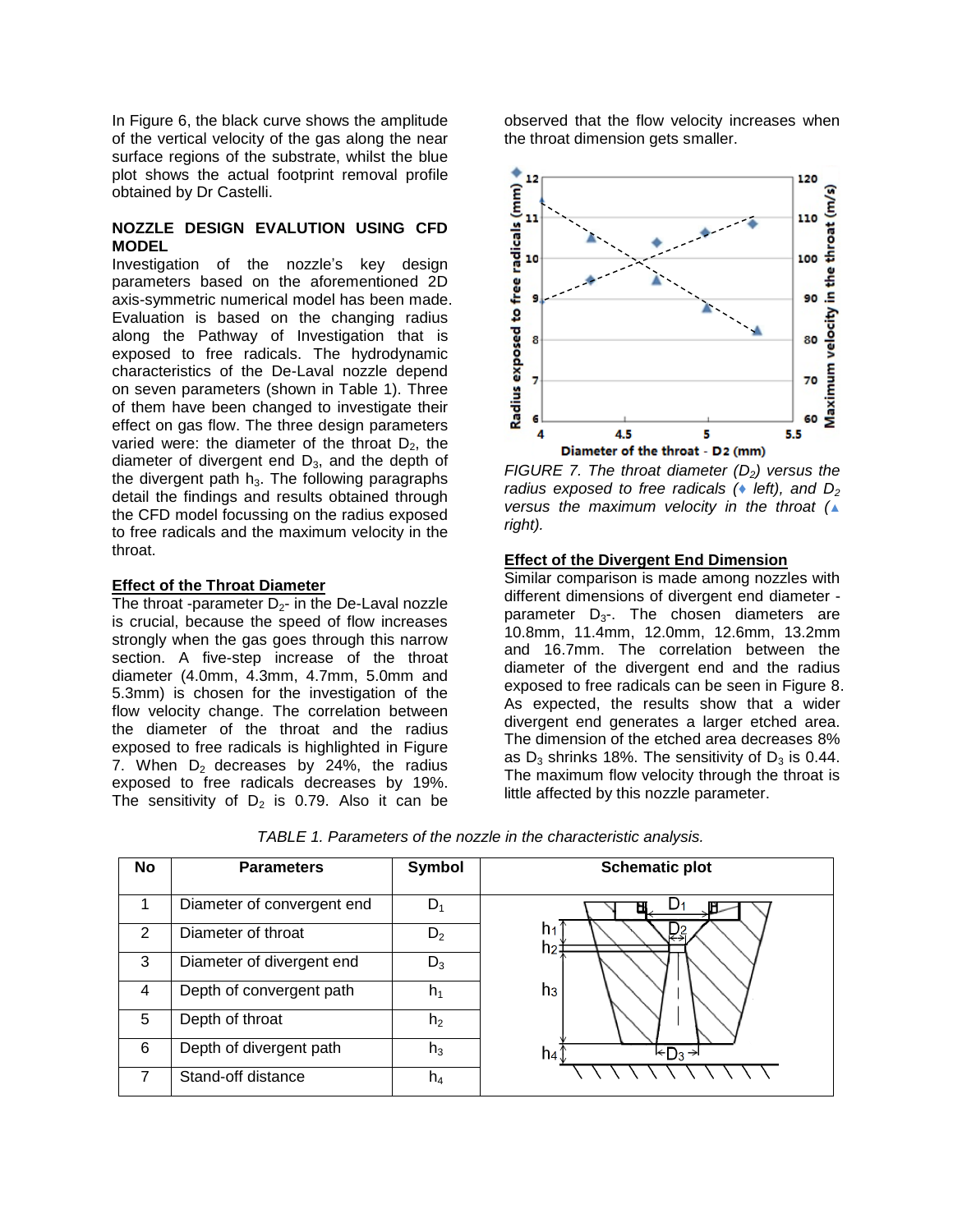

*FIGURE 8. The divergent end dimensions (D3) versus the radius exposed to free radicals (♦ left), and D<sup>3</sup> versus the maximum velocity in the throat (▲ right).*

#### **Effect of the Divergent Path Dimension**

Through this third investigation, the influence of the dimension of the divergent path - parameter  $h_3$  - is analysed. Here two scenarios are investigated.

**First scenario:** the diameter of the divergent end is kept constant at 11.4mm. Thus the change of divergence path dimension affects the divergent angle which consequently increases. Unlike the last two comparisons, the obvious change of the divergent depth doesn't change the radius exposed to free radicals (Figure 9).



*FIGURE 9. The depth of the divergent path (h3) versus the radius exposed to free radicals (♦ left), and h<sup>3</sup> versus the maximum velocity in the throat (▲ right). (Divergent angle changes with h3)*

**Second scenario:** the angle of divergence is kept constant and therefore the divergent path dimension is altered. It can be seen in Figure 10 that the short nozzle reduces the radius exposed to free radicals. However, the response from  $h_3$ is not obvious comparing to that of  $D_2$  and  $D_3$ .



*FIGURE 10. The depth of the divergent path (h3) versus the radius exposed to free radicals (♦ left), and h<sup>3</sup> versus the maximum velocity in the throat (▲ right). (Divergent angle is kept constant)*

These last two sets of results are complementary and they enable to correlate the radius exposed to free radicals and the diameter of the divergent end. Moreover, from the series of results obtained through this initial modelling work, there are three general design rules of the De-Laval nozzle:

- 1. Radius exposed to free radicals decreases significantly as the throat  $(D_2)$  shrinks;
- 2. Radius exposed to free radicals decreases when the divergent end  $(D_3)$  shrinks.
- 3. Smaller energy beam footprints should be achieved with adjustment of  $D<sub>2</sub>$  as it is more efficient than tuning  $D_3$ .

#### **CONCLUSIONS**

A 2D axis-symmetry numerical model of an existing torch nozzle has been created. This initial model has indicated some sensible results when compared to actual process data of removal footprints. Initial correlation data gives confidence for more detailed modelling work.

Some initial design rules and nozzle parameter sensitivity analysis has been obtained. This